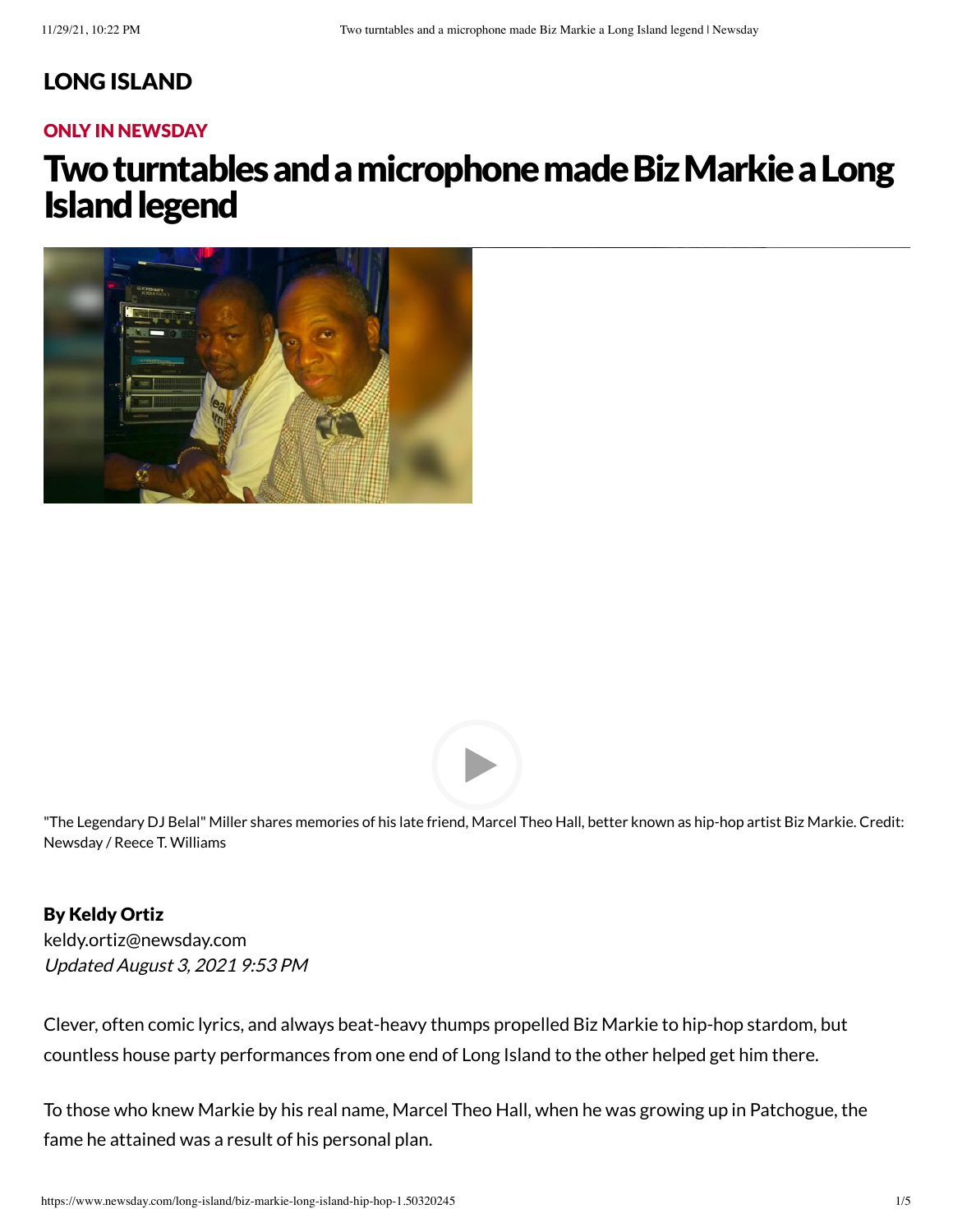"All he really wanted to do was get on the mic," said Ralph Horton, 57, of Brentwood, who met Markie at age 14 in 1978."He always knew what he wanted to do."

For nearly four decades Markie did it, going on national tours while keeping in touch with friends from home.

Markie's mic and turntable talents made him an in-demand DJ for celebrities. His flair for comedy and a keep-it-fun-and-light vibe caught the eye of talent scouts.

By the time Markie died July 16 at 57, his persona had eclipsed music stages along with Hollywood parties and led him to movie cameos and appearances on the children's television show "Yo Gabba Gabba!"

Years before that, Long Island hip-hop fans

### Sign up for the NewsdayTV newsletter

Far from his hometown of Patchogue, Biz Markie found fame and celebrity, including performing for fans at halftime of a Nuggets game in Denver. Credit: AP/David Zalubowski

From breaking news to special features and documentaries, the NewsdayTV team is covering the issues that matter to you.

Email address

Sign up

By clicking Sign up, you agree to our [privacy](https://www.newsday.com/privacy) policy.

were well aware of Markie's skills at beatboxing — a form of vocal percussion using the mouth and teeth to mimic a drum machine or other musical instruments.

There is sure to be lots of reminiscing of way-back-when during a private memorial service for him scheduled for Monday. And sometime in the near future, village officials said, anyone driving on West Avenue where it crosses South Street in Patchogue will pass a lasting tribute in the form of a street sign,"Biz Markie Way."

In the early 1980s, a formative decade for hip-hop before it had branched out and made stars of Public Enemy, De La Soul and other Long Island-based rappers, Markie's skills had already made believers out of Daryl"Chill" Mitchell and Belal Miller.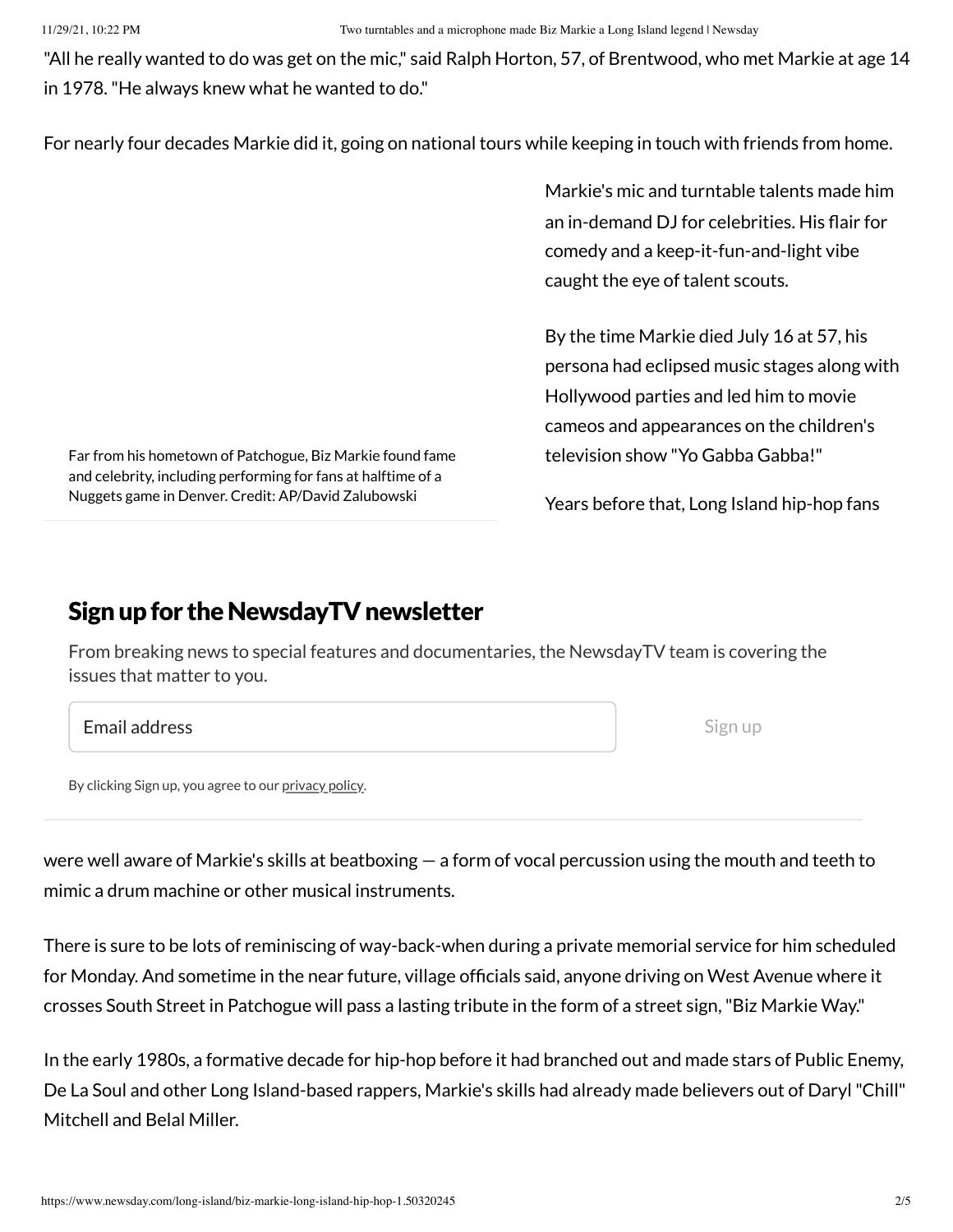Both graduated in 1983 from Wyandanch Memorial High School and partied and created with Markie, whose sound would eventually climb the Billboard charts, etched in a hip-hop style all his own.

"These sounds that we thought was astonishing to see a DJ do with their hands," said Mitchell, 56,"… [Markie] is making the exact same sounds with his mouth."

Markie's plan included promoting other rappers coming up on Long Island and in New York City. It was not uncommon for a young and driven Markie to perform outside high schools across the Island, from Patchogue and Brentwood to Hempstead and Roosevelt, all the while reminding the kids of an upcoming show by either him or fellow soon-to-be stars like Doug E. Fresh and The Get Fresh Crew.

Markie "would be hopping on the train, going outside of each school and giving mini-concerts," said Miller, 55, his road manager from 2016 to 2020, who first saw him at Wyandanch Park in the summer of 1984.

"We call them mini-concerts," Miller said,"because he would beatbox with whoever was rapping at the time."

The pivotal moments didn't end for Markie that summer.

In late 1984, Frank Abel had just become band director at Wyandanch high. Abel had Rakim in the band when he was known as William Michael Griffin Jr. and before he reached stardom — as part of the hip-hop tandem, Eric B. and Rakim. The band was gaining notoriety for their skills, Abel said, but with "ancient" uniforms.

Not much asking was needed to get Markie to lend a hand, and of course, his skills, Abel said.

Markie performed in fundraising concerts at the high school — with the first one in February 1985 — along with Miller, who was in his early years working as a DJ.

"We had over a thousand people, the first performance," said Abel, 75, who left Wyandanch in 1989 and later taught at high schools in Mount Vernon, Uniondale and Roosevelt, where he consults on fine arts for the school district.

"We did two shows," Abel said,"and made enough money to put in to get the uniforms."

Mitchell, who along with Miller, was part of the hip-hop group Groove B Chill and also had a role in the film "House Party," said having specialties back in their Long Island days was a key to credibility.

When they were performing at parties, whether in someone's living room or backyard, or out in front of a high school, it"used to be Rakim, Biz, Belal and myself," Mitchell said."… Everybody had their own thing. Biz had the beatbox, Rakim had a flow that was out of this world, I was a crowd motivator and Belal had scratches that was impeccable."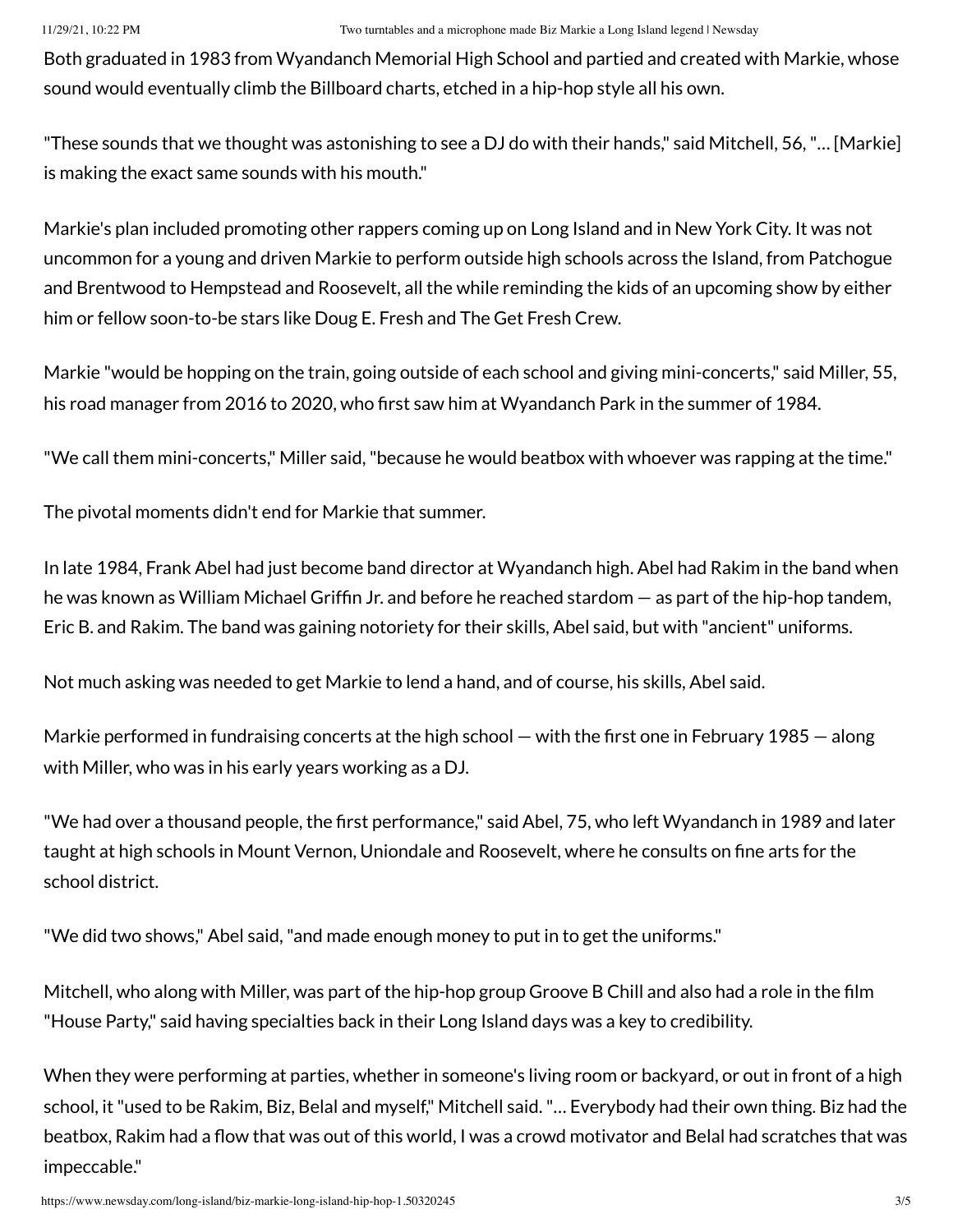All the parties and traveling from one Long Island town to another for performances started paying off for Markie in 1986 as a member of the Juice Crew, a collection of rappers with roots in Queensbridge. He beatboxed his way through "Biz Beat," a song recorded with crewmate Roxanne Shanté.

Two years later, Markie released his debut album "Goin' Off," and that summer, went on a U.S. tour with acts including Doug E. Fresh, Eric B, Rakim, Kool Moe Dee and Boogie Down Productions.

Markie's 1989 album, aptly titled, "The Biz Never Sleeps" included the Top 10 single "Just a Friend."

Although the song was a lighthearted look at the frustrations of a failed attempt at romance, its title spoke to who Markie was.

He always made time for the people who were with him in those early years, Horton said, and made a point of checking up on friends with a phone call.

Before that summer tour , called the Dope Jam Tour, Horton, who goes by the nickname,"Truck," said that while living in poverty, he started selling drugs. Markie got involved and offered him a job.

"He just said, you're better than this," Horton said."Come be my road manager and let's go see the world."

Horton took his buddy from the backyard house party days up on his offer and worked as Markie's road manager from 1988 until 1992, and again from 2004 until 2007.

"We were friends as kids," Horton said."Whatever I did for him when he was trying to get on, I never looked for anything back. But he came back and he got me because he cared about me and he changed my life."

> By Keldy Ortiz [keldy.ortiz@newsday.com](mailto:keldy.ortiz@newsday.com?subject=Two%20turntables%20and%20a%20microphone%20made%20Biz%20Markie%20a%20Long%20Island%20legend&body=Clever,%20often%20comic%20lyrics,%20and%20always%20beat-heavy%20thumps%20propelled%20Biz%20Markie%20to%20hip-hop%20stardom,%20but%20countless%20house%20party%20performances%20from%20one%20end%20of%20Long%20Island%20to%20the%20other%20helped%20get%20him%20there.%20%0D%0Ahttps://www.newsday.com/long-island/biz-markie-long-island-hip-hop-1.50320245)



#### **SPONSORED CONTENT**

## How to Pick the Right [Vehicle For](https://www.newsday.com/services/sponsored-content/promoted-1.8594397?prx_t=-CQHAkiRRAhrALA&ntv_acpl=766086&ntv_acsc=2&ntv_gsscm=835*5;839*5;847*27;&ntv_fr) You

BY [WESTBURY](https://www.newsday.com/services/sponsored-content/promoted-1.8594397?prx_t=-CQHAkiRRAhrALA&ntv_acpl=766086&ntv_acsc=2&ntv_gsscm=835*5;839*5;847*27;&ntv_fr) JEEP CHRYSLER DODGE RAM Photo: skynesher via gettyimages.com Buying a car is one of the most significant purchases

https://www.newsday.com/long-island/biz-markie-long-island-hip-hop-1.50320245 4/5